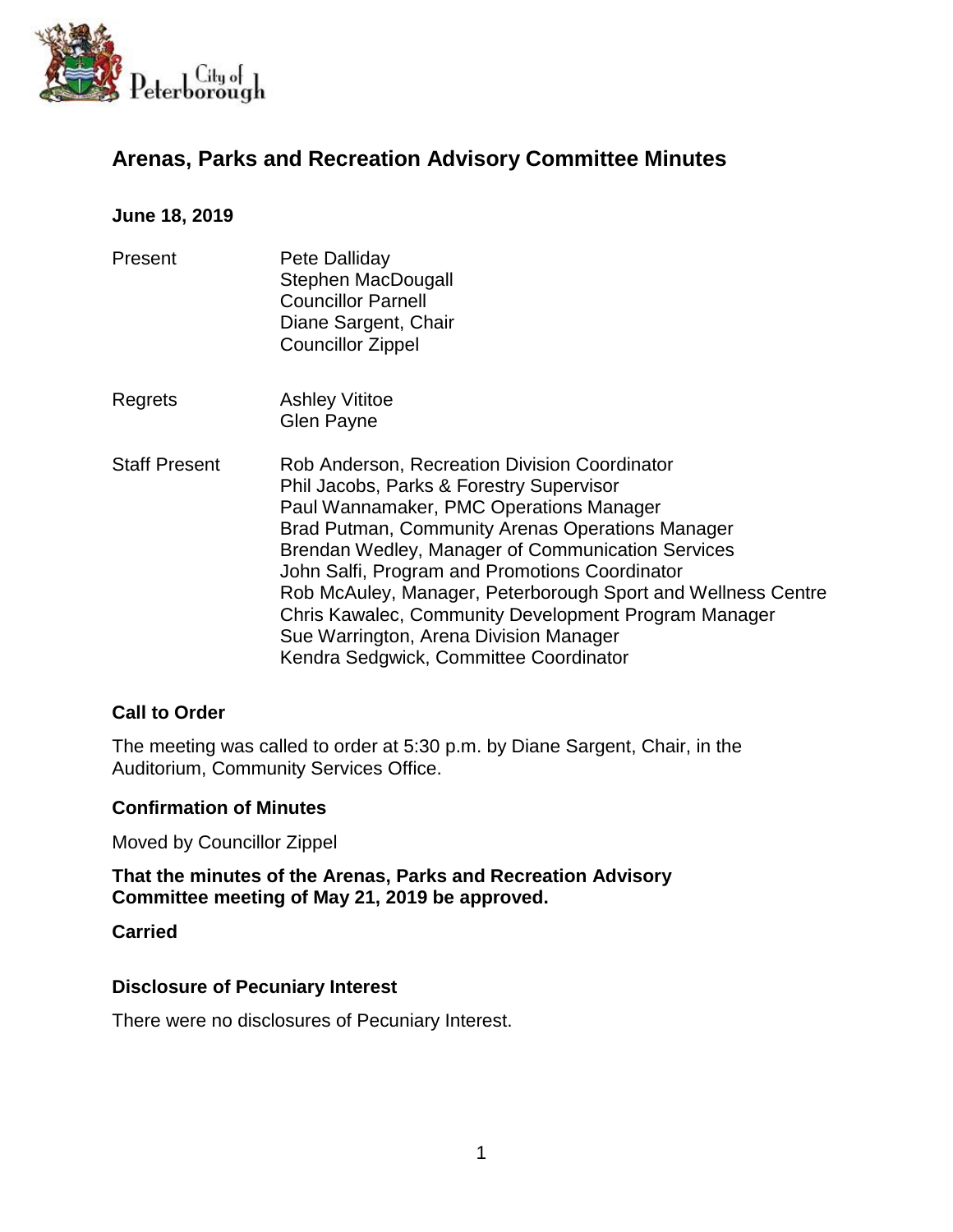## **Consent Agenda - 5.c**

Moved by Stephen MacDougall

## **That item 5.c be approved as part of the Consent Agenda.**

Carried

## **Reports and Communications**

2017 and 2018 Tollington Parks Endowment Disbursement

Report APRAC19-013

Moved by Stephen MacDougall

**That the Arenas Parks and Recreation Advisory Committee approve the recommendations outlined in Report APRAC19-013 dated June 18, 2019, of the Recreation Division Coordinator, as follows:**

- **a) That APRAC endorse the allocation of \$120,000 from the 2017-2018 Tollington Parks Endowment Fund to formalize four access trails along the Rotary Greenway Trail, located at Frances Stewart Road, Lisburn Street, Moir Street and Vinette Street; and**
- **b) That Staff be directed to prepare a report to Council recommending the 2017- 2018 disbursement of the Tollington Parks Endowment Fund be allocated to formalizing the four access trails identified in recommendation a) of this report.**

**Carried** 

Living Rough Procedure and Outreach Activities Update

Report APRAC19-012

Moved by Councillor Parnell

**That the Arenas Parks and Recreation Advisory Committee approve the recommendation outlined in Report APRAC19-012 dated June 18, 2019, of the Recreation Division Coordinator, as follows:**

**That a presentation by Bill Smith, from the Peterborough Social Services Division be received for information.**

**Carried**